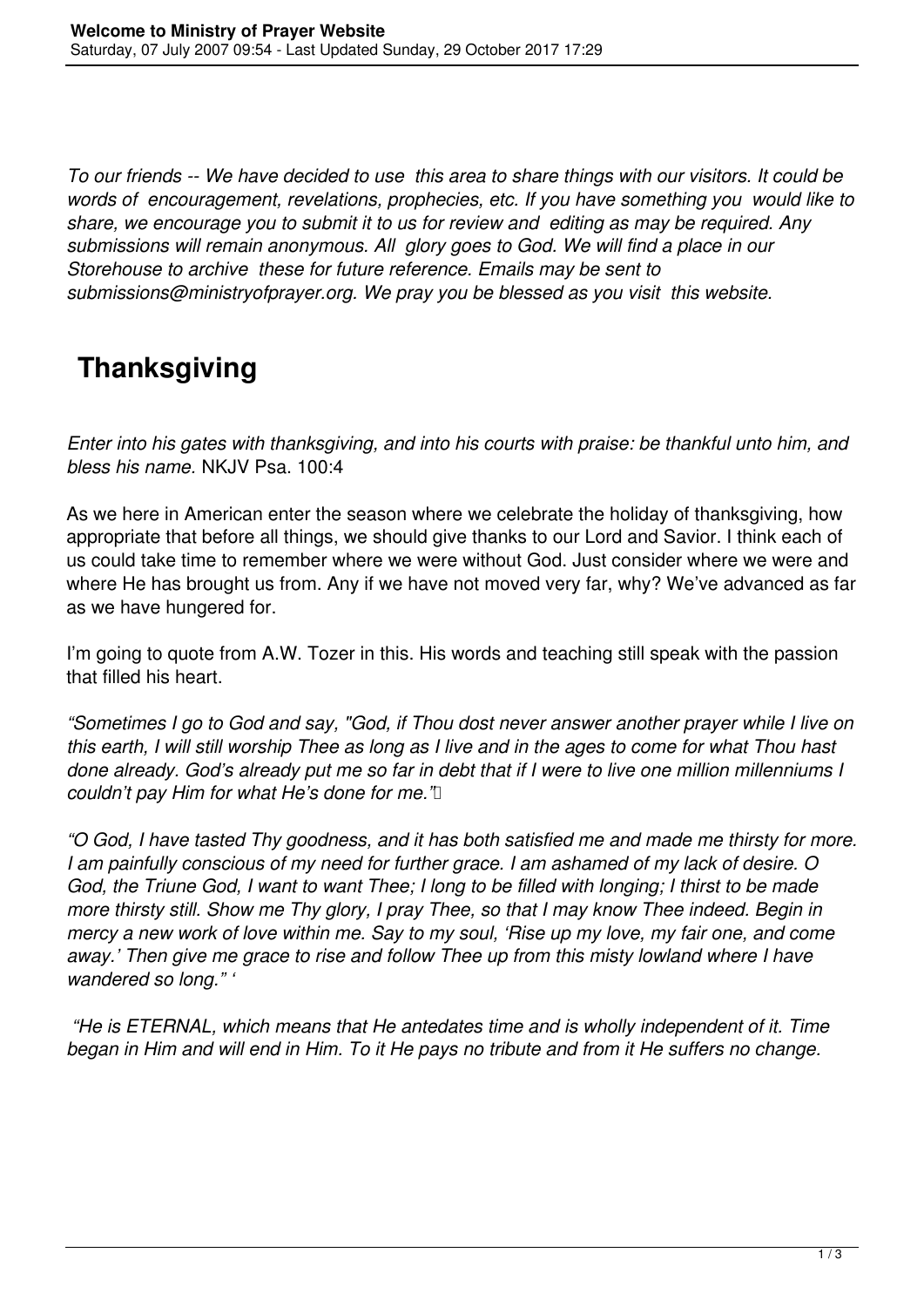*He is IMMUTABLE, which means that He has never changed and can never change in any smallest measure. To change He would need to go from better to worse or from worse to better. He cannot do either, for being perfect He cannot become more perfect, and if He were to become less perfect He would be less than God.*

*He is OMNISCIENT, which means that He knows in one free and effortless act all matter, all spirit, all relationships, all events. He has no past and He has no future.*

*He IS, and none of the limiting and qualifying terms used of creatures can apply to Him."* 

*"An infinite God can give all of Himself to each of His children. He does not distribute Himself that each may have a part, but to each one He gives all of Himself as fully as if there were no others."*